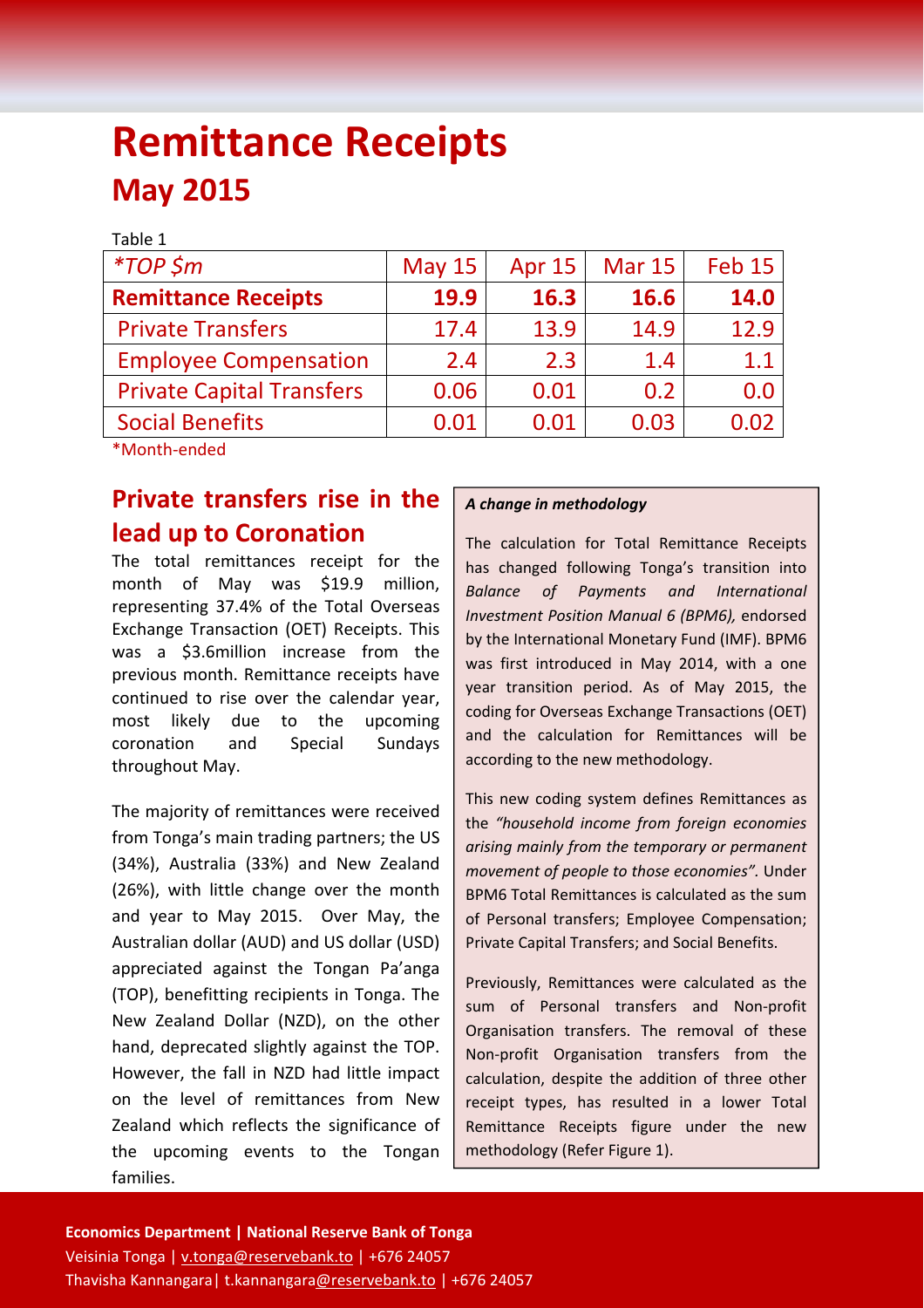Furthermore, it appears residents are more likely to remit money through Foreign Exchange Dealers (FEDs) with 89% of Total Remittances in May received through the FEDs. Again, the most common currencies transacted through the FEDs are AUD, NZD and USD.

#### **Private Transfers**

Total private transfers are gifts and transfers into Tongan bank accounts, and account for 88% of Total Remittance Receipts. Over May, Private Transfers rose by 25% to \$17.4 million. This is \$1.3million higher than private transfers received in May 2014, and the main cause for the overall rise in Remittance Receipts for this month. This is most likely due to money sent for preparations for a number of upcoming public celebrations such as; the Kings Coronation, White Sunday, Mother's day and Father's day. Given the majority of transfers were denominated in AUD, NZD and USD, the annual and monthly increase may also be due to developments in overseas economies. The unemployment rate fell over the month of May and the year ended May 2015 for both Australia and New Zealand, whilst the US economy has been steadily improving, as evidenced by the stronger USD.

# **Figure 1:**



#### **Figure 2:**



### **Figure 3:**



Sources: NRBT, Banking Systems, Foreign Exchange Dealers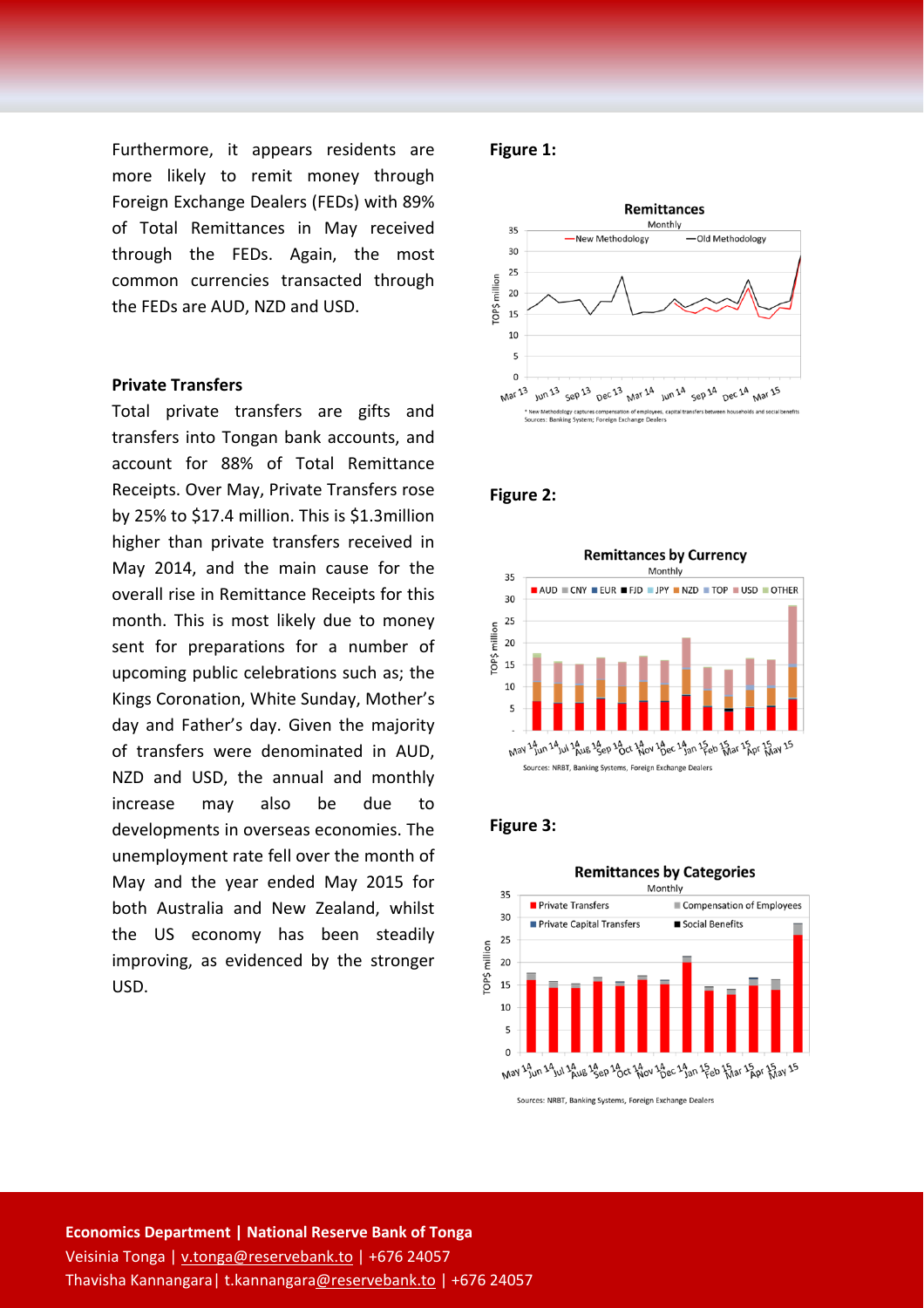#### **Employee Compensation**

Employee compensation is the sum of wages and salaries received from the Recognised Seasonal Employer (RSE) program and other Tongan residents working short term overseas. This figure increased slightly by 2.4% over May to \$2.4million, representing 12% of Total Remittance receipts. However, employee compensation was 62% more in May 2015 compared to May 2014. The increases over the month and the year were due to higher remittances received from RSE workers. Approximately 60% of total employee compensation receipts were denominated in NZD as the majority of RSE programs is based in New Zealand. Other main currencies for employee receipts were TOP and USD.

#### **Private Capital Transfers**

Private grants for investments and capital projects received by individuals amounted to approximately \$58,000. This represents only 0.03% of Total Remittance receipts; a slight increase from the previous month. Private Capital Transfers fluctuates considerably from month to month as these payments are rare and not the common method for money to be remitted to Tonga. In April, 90% of the Private Capital Transfers were denominated in \$TOP however sent from the US for construction purposes.

#### **Social Benefits**

Pensions and other social benefits received by Tongan residents from overseas decreased to approximately \$10,000 over May. These payments were denominated in \$TOP and \$USD, and represent only 0.05% of Total Remittance Receipts.

#### **Outlook**

Remittance receipts are anticipated to rise in the coming months leading up to the King's Coronation, church conference and other school reunions. The NRBT will continue to closely monitor these receipts given they are one of the biggest inflows for Tonga's economy.